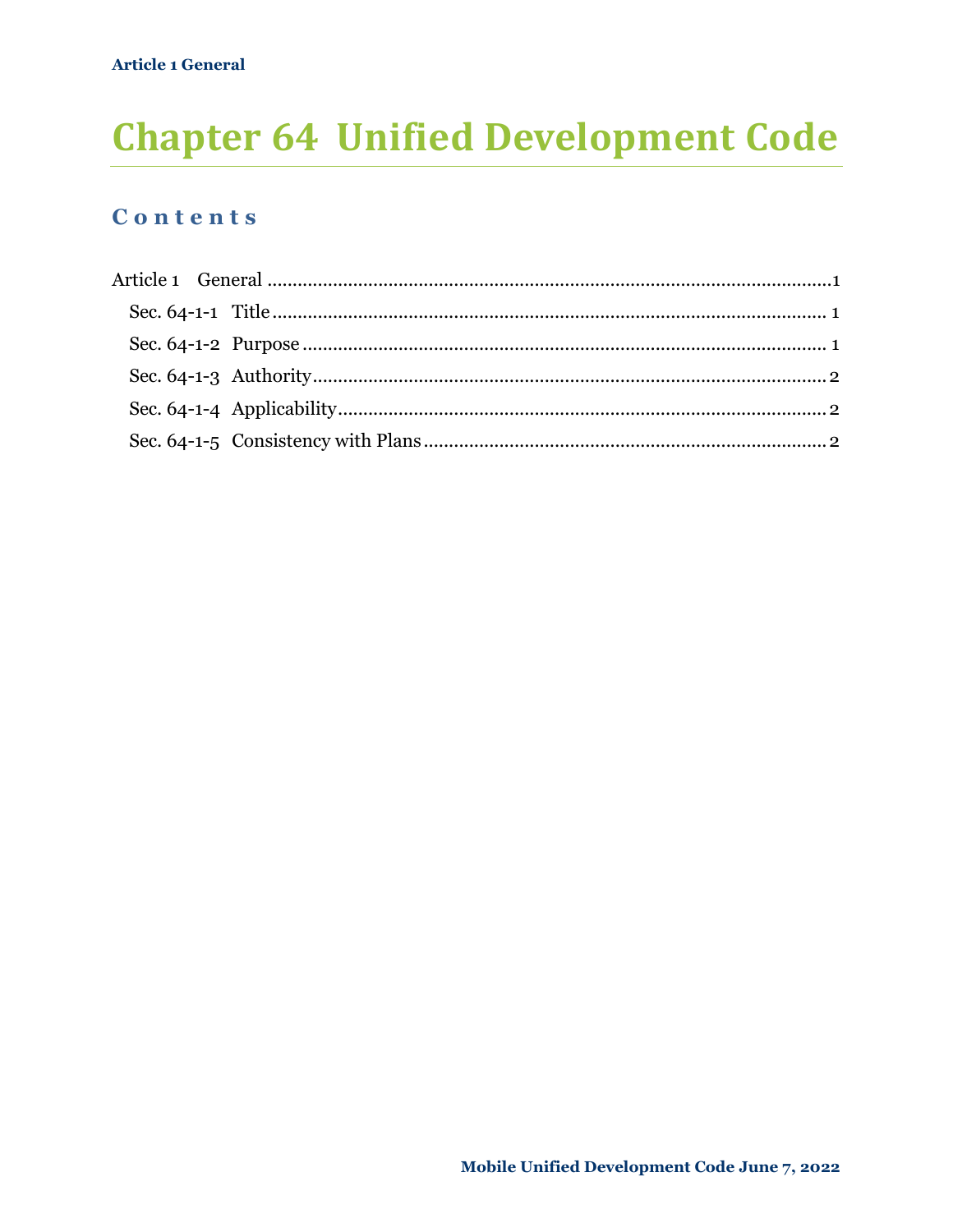# **A r t i c l e 1 G e n e r a l**

#### **Sec. 64-1-1 Title**

This Chapter is known and cited as the "City of Mobile Unified Development Code."

#### **Sec. 64-1-2 Purpose**

- **A.** Generally. This Chapter coordinates the City's land use and zoning requirements to ensure consistency in the application of development regulations and to regulate the kind, character and use of structures and improvements to:
	- **1.** Implement the Comprehensive Plan;
	- **2.** Promote the general health, safety and welfare;
	- **3.** Lessen congestion in the public streets;
	- **4.** Provide adequate light and air;
	- **5.** Prevent the overcrowding of land;
	- **6.** Avoid undue concentration of population;
	- **7.** Facilitate the adequate provision of public infrastructure;
	- **8.** Conserve the value of buildings;
	- **9.** Encourage the most appropriate use of land throughout the City; and
	- **10.** Establish zoning districts with regulations that protect their character and their peculiar suitability for particular uses.